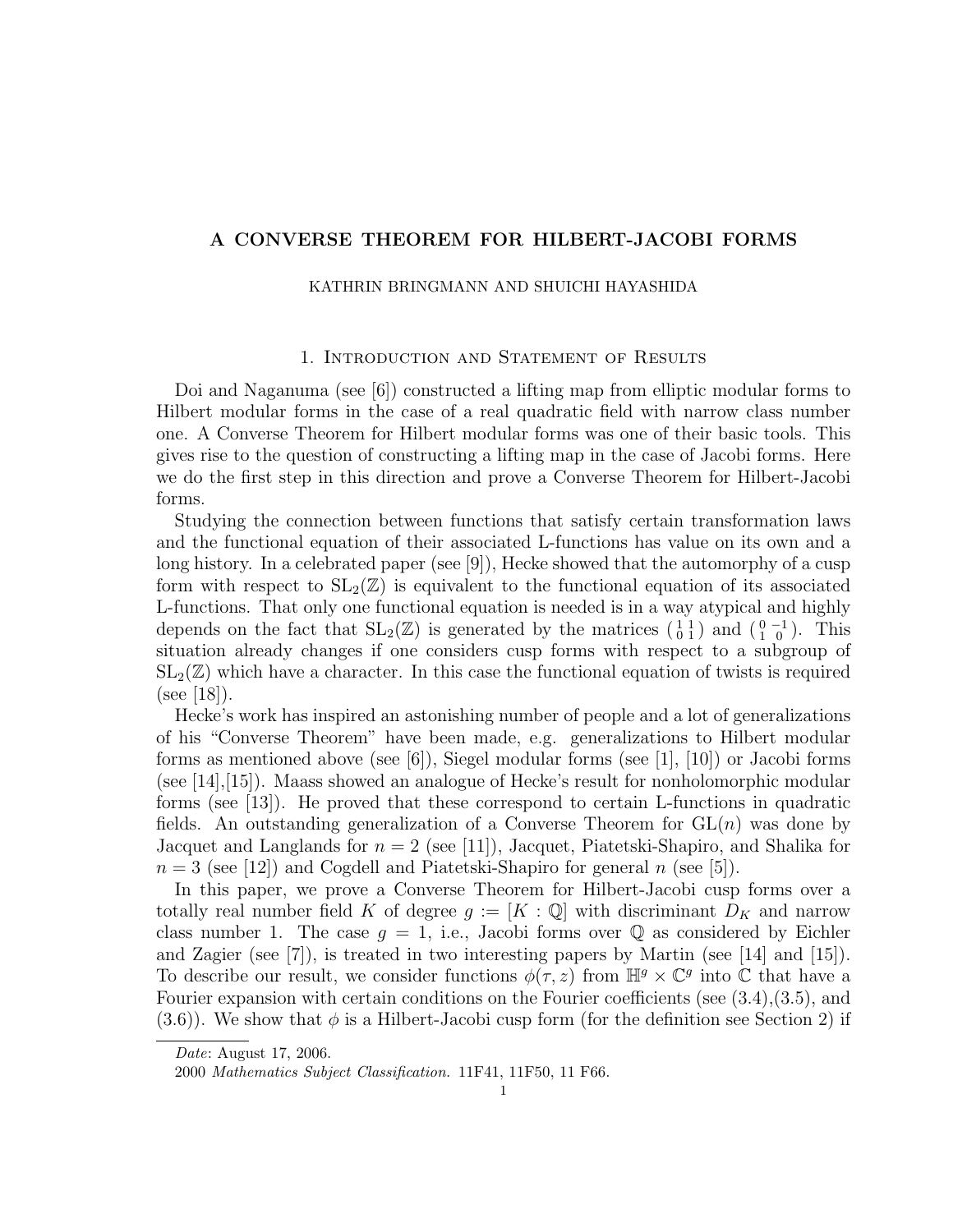and only if certain Dirichlet series  $\mathcal{L}(s, \phi, r, \chi_{m,\nu})$  (see (3.9)) satisfy functional equations. More precisely, we show the following.

**Theorem 1.1.** Let k be an integer and  $m \in \mathfrak{d}_K^{-1}$ , the inverse different of K. A function  $\phi$  satisfying (3.3), (3.4), (3.5), and (3.6) is a Hilbert-Jacobi cusp form of weight k and index m if and only if for all v satisfying (3.1) and (3.2) and for all  $r \in \mathfrak{d}_K^{-1}/(2m\mathcal{O}_K)$ the functions  $\mathcal{L}(s, \phi, r, \chi_{m,\nu})$  (see Definition 3.2) have analytic continuations to the whole complex plane, are bounded in every vertical strip and satisfy the functional equations

$$
\mathcal{L}(s, \phi, r, \chi_{m,\nu}) = \frac{1}{\sqrt{D_K}} i^{-kg} \mathbb{N}(2m)^{-1/2} \sum_{\mu \in (\mathfrak{d}_K^{-1}/2m\mathcal{O}_K)} e_{2m}(-\mu r) \mathcal{L}(k - s - 1/2, \phi, \mu, \chi_{m,-\nu}),
$$

see Section 2 for the definition of N and  $e_{2m}(\cdot)$ .

We proceed as follows: In Section 2 we recall basic facts about Hilbert-Jacobi cusps forms. In particular we show that these have a theta decomposition (see (2.3)), where the involved theta series satisfy some transformation law (see Lemma 2.1). Section 3 deals with certain characters of Hecke type and the Dirichlet series needed for the Converse Theorem. In Section 4, we prove Theorem 1.1.

#### Acknowledgements

The authors thank N. Skoruppa and O. Richter for their helpful comments.

### 2. Basic Facts about Hilbert-Jacobi Cusp Forms

We let K be a totally real number field of degree  $g := [K : \mathbb{Q}]$  and denote by  $\mathcal{O}_K$ ,  $\mathcal{O}_K^{\times}$ ,  $\mathfrak{d}_K$ , and  $D_K$  its ring of integers, units, different, and discriminant, respectively. We denote the *j*-th embedding  $(1 \leq j \leq g)$  of an element  $l \in K$  by  $l^{(j)}$ . An element  $l \in K$ is said to be totally positive  $(l > 0)$  if all its embeddings into R are positive.

Let us now briefly recall some basic facts about Hilbert-Jacobi cusp forms (see also [16]). We put  $\Gamma_K := SL_2(\mathcal{O}_K)$ . Let the Hilbert-Jacobi group be defined as the set  $\Gamma_K^J := \Gamma_K \times (\mathcal{O}_K \times \mathcal{O}_K)$ , with the group multiplication

$$
\gamma_1 \cdot \gamma_2 := \left( \begin{pmatrix} a_1 & b_1 \\ c_1 & d_1 \end{pmatrix} \begin{pmatrix} a_2 & b_2 \\ c_2 & d_2 \end{pmatrix}, (\lambda_1, \mu_1) \begin{pmatrix} a_2 & b_2 \\ c_2 & d_2 \end{pmatrix} + (\lambda_2, \mu_2) \right),
$$

where we put  $\gamma_i := \left( \begin{pmatrix} a_i & b_i \ c_i & d_i \end{pmatrix} \right)$  $\setminus$  $,(\lambda_{i},\mu_{i})$  $\setminus$  $\in \Gamma_K^J$ ,  $\int a_i \quad b_i$  $c_i$  d<sub>i</sub>  $\setminus$  $\in \Gamma_K$ , and  $(\lambda_i, \mu_i) \in \mathcal{O}_K \times \mathcal{O}_K$ . The Hilbert-Jacobi group is generated by the following three types of elements

(2.1) 
$$
\left( \begin{pmatrix} \epsilon & \lambda \\ 0 & \epsilon^{-1} \end{pmatrix}, (0,0) \right), \left( \begin{pmatrix} 0 & -1 \\ 1 & 0 \end{pmatrix}, (0,0) \right), \text{ and } \left( \begin{pmatrix} 1 & 0 \\ 0 & 1 \end{pmatrix}, (\lambda, \mu) \right),
$$
  
where  $\lambda, \mu \in \mathcal{O}_{\mathbb{R}}$  and  $\epsilon \in \mathcal{O}^{\times}$  (see [3], [4] and [17])

where  $\lambda, \mu \in \mathcal{O}_K$  and  $\epsilon \in \mathcal{O}_K^{\times}$  (see [2], [4] and [17]).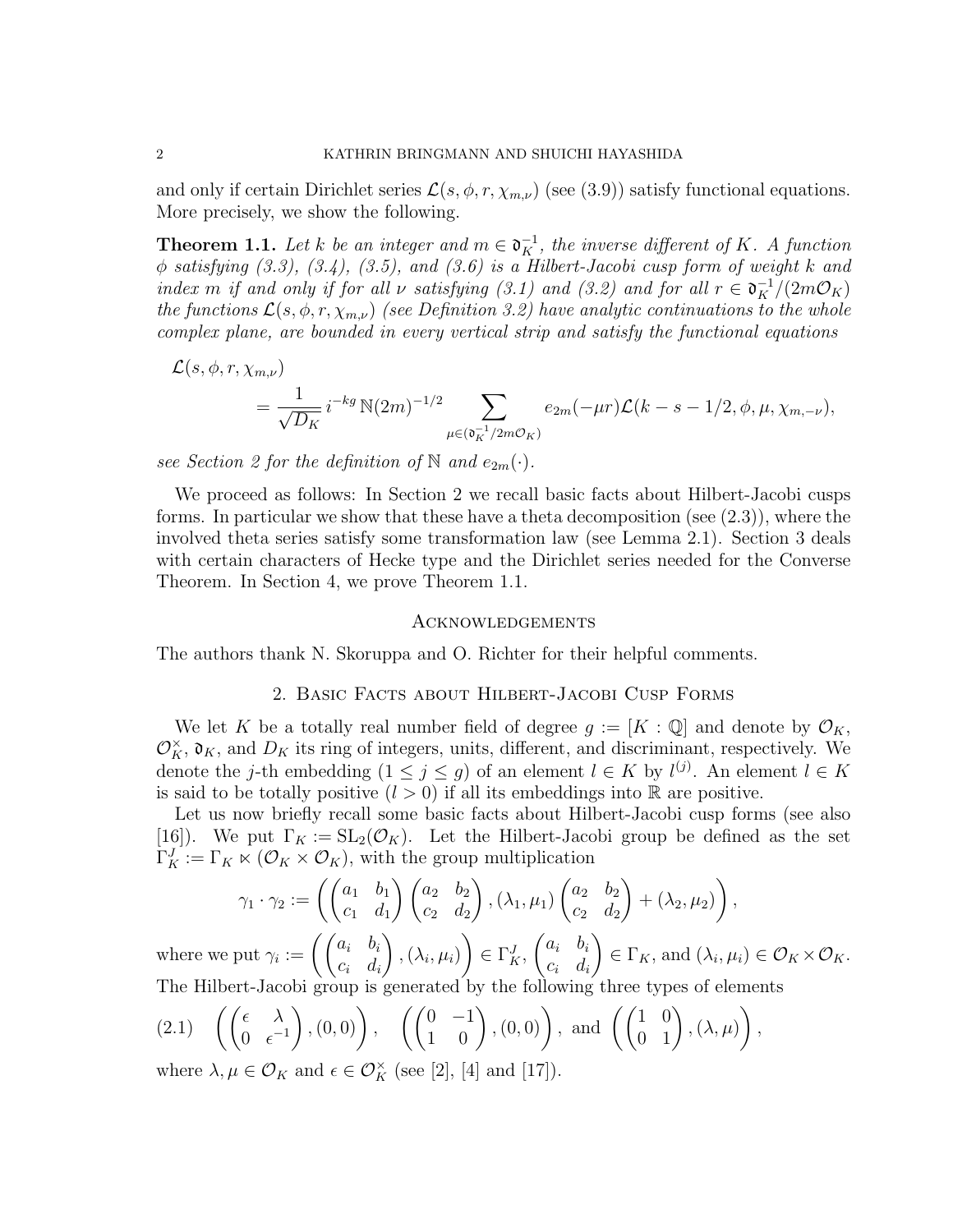The Hilbert-Jacobi group acts on  $\mathbb{H}^g \times \mathbb{C}^g$  ( $\mathbb H$  is the usual upper half-plane) by

$$
\begin{split}\n&\left(\begin{pmatrix} a & b \\ c & d \end{pmatrix}, (\lambda, \mu) \right) \circ (\tau, z) \\
&:= \left(\begin{pmatrix} a^{(1)}\tau_1 + b^{(1)} & \cdots & a^{(g)}\tau_g + b^{(g)} \\ c^{(1)}\tau_1 + d^{(1)}, \cdots & c^{(g)}\tau_g + d^{(g)} \end{pmatrix}, \begin{pmatrix} z_1 + \lambda^{(1)}\tau_1 + \mu^{(1)} & \cdots & z_g + \lambda^{(g)}\tau_g + \mu^{(g)} \\ c^{(1)}\tau_1 + d^{(1)}, \cdots & c^{(g)}\tau_g + d^{(g)} \end{pmatrix} \right),\n\end{split}
$$

where  $\left(\left(\begin{array}{cc} a & b \ c & d \end{array}\right),(\lambda,\mu) \right)$  $\setminus$  $\in \Gamma_K^J$ ,  $\tau = (\tau_1, \cdots, \tau_g) \in \mathbb{H}^g$  and  $z = (z_1, \cdots, z_g) \in \mathbb{C}^g$ . Throughout this paper we write  $\tau = u + iv$ ,  $z = x + iy$ ,  $\tau_j = u_j + iv_j$ , and  $z_j = x_j + iy_j$  $(1 \leq j \leq g).$ 

Let  $k \in \mathbb{N}$ ,  $m \in \mathfrak{d}_K^{-1}$  totally positive,  $\gamma =$  $\left(\left(\begin{array}{cc} a & b \ c & d \end{array}\right), (\lambda,\mu)\right)$  $\setminus$  $\in \Gamma_K^J$ , and a function  $\phi: \mathbb{H}^g \times \mathbb{C}^g \to \mathbb{C}$ . Then we define

$$
\phi|_{k,m}\gamma(\tau,z) := \mathbb{N}(c\tau+d)^{-k} \cdot e\left(-\left(\frac{cm(z+\lambda\tau+\mu)^2}{c\tau+d} + m\tau\lambda^2 + 2m\lambda z\right)\right) \cdot \phi(\gamma \circ (\tau,z)),
$$
  
where for  $\alpha \in K$  and for  $z \in \mathbb{C}^g$  we define  $\mathbb{N}(\alpha z) := \prod^g \cdot (\alpha^{(j)}z) \cdot \text{tr}(az) := \sum^g \cdot a^{(j)}z$ .

where for  $\alpha \in K$  and for  $z \in \mathbb{C}^g$ , we define  $\mathbb{N}(\alpha z) := \prod_{j=1}^g (\alpha^{(j)} z_j)$ ,  $\text{tr}(az) := \sum_{j=1}^g a^{(j)} z_j$ , and  $e(\alpha z) := e^{2\pi i \text{tr}(\alpha z)}$ .

A holomorphic function  $\phi : \mathbb{H}^g \times \mathbb{C}^g \to \mathbb{C}$  is called a *Hilbert-Jacobi cusp form* of weight k and index m if  $\phi|_{k,m}\gamma(\tau,z) = \phi(\tau,z)$  for all  $\gamma \in \Gamma_K^J$ , and if it has a Fourier expansion of the form  $n,r \in \mathfrak{d}^{-1}_K$ <br>4 $nm-r^2>0$  $c(n,r) e (n\tau + rz).$ 

In [16] m is chosen to be in  $\mathcal{O}_K$ , but our choice  $m \in \mathfrak{d}_K^{-1}$  seems more natural since in this way the coefficients of Hilbert-Siegel modular forms are examples for Jacobi forms as in the classical case.

If  $\phi$  is a Hilbert-Jacobi cusp form, then the transformation  $(\tau, z) \to (\tau, z + \lambda \tau + \mu)$ leads to

(2.2) 
$$
c(n,r) = c(n + \lambda r + \lambda^2 m, r + 2\lambda m) \qquad (\forall \lambda \in \mathcal{O}_K).
$$

From this we can deduce that

(2.3) 
$$
\phi(\tau,z) = \sum_{r \in (\mathfrak{d}_K^{-1}/2m\mathcal{O}_K)} f_r(\tau) \,\vartheta_{m,r}(\tau,z) ,
$$

where for  $r \in (\mathfrak{d}_K^{-1}/2m\mathcal{O}_K)$ , we define

(2.4) 
$$
f_r(\tau) := \sum_{\substack{n \in \mathfrak{d}_K^{-1} \\ 4nm - r^2 > 0}} c(n, r) e_{4m} ((4nm - r^2) \tau) ,
$$

(2.5) 
$$
\vartheta_{m,r}(\tau,z) := \sum_{\lambda \in \mathcal{O}_K} e_{4m} \left( \left( r + 2\lambda m \right)^2 \tau + 2m \left( r + 2\lambda m \right) z \right),
$$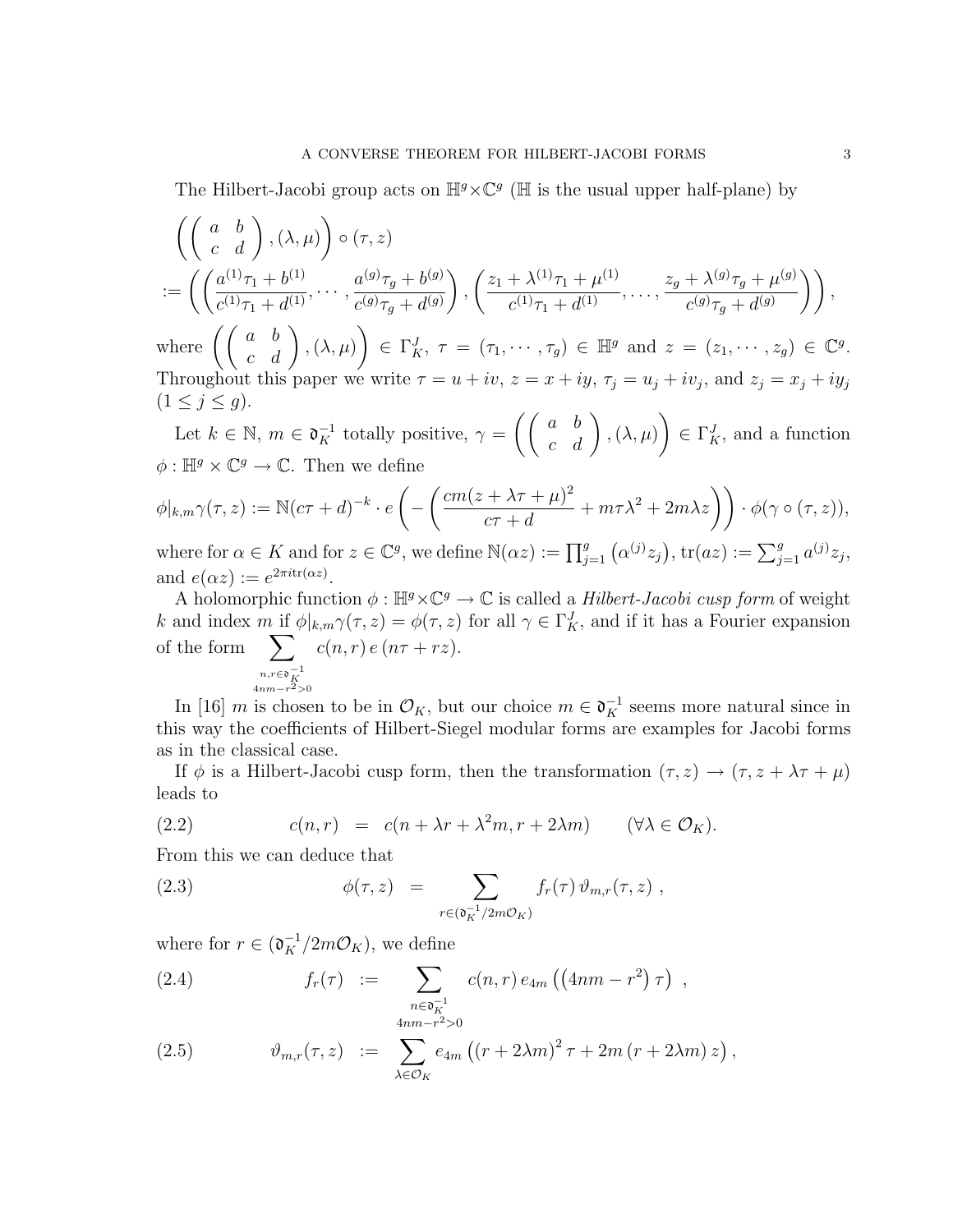and where for  $\alpha, \beta \in K$ ,  $\beta \neq 0$ , and  $z \in \mathbb{C}^g$ , we define  $e_{\beta}(\alpha z) := e(\beta^{-1}\alpha z)$ . The theta series  $\vartheta_{m,r}$  satisfy the following transformation law.

**Lemma 2.1.** If  $m \in \mathfrak{d}_K^{-1}$  totally positive, and  $\mu \in (\mathfrak{d}_K^{-1}/2m\mathcal{O}_K)$ , then we have

$$
\vartheta_{m,\mu}\left(-\frac{1}{\tau},\frac{z}{\tau}\right)
$$
\n
$$
=\frac{1}{\sqrt{D_K}}\mathbb{N}\left((\tau/i)^{1/2}\right)\cdot\mathbb{N}\left(2m\right)^{-1/2}\cdot e\left(\frac{m\cdot z^2}{\tau}\right)\sum_{r\in\left(\mathfrak{d}_{K}^{-1}/2m\mathcal{O}_{K}\right)}e_{2m}(-\mu r)\vartheta_{m,r}(\tau,z),
$$

where we put  $(\tau/i)^{1/2} := ((\tau_1/i)^{1/2}, ..., (\tau_g/i)^{1/2})$ , and we take the principal value of the square root, namely  $-\pi/2 < \arg(w) \leq \pi/2$  for  $w \in \mathbb{C}$ .

From Lemma 2.1 we obtain

**Corollary 2.2.** A function  $\phi$ :  $\mathbb{H}^g \times \mathbb{C}^g$  having a decomposition of the form (2.3) satisfies

$$
\phi\left(-\frac{1}{\tau}, \frac{z}{\tau}\right) = \mathbb{N}(\tau)^k e\left(\frac{mz^2}{\tau}\right) \phi(\tau, z)
$$

if and only if

$$
(2.6) f_r(\tau) = \frac{1}{\sqrt{D_K}} i^{-kg} \, \mathbb{N}\left((\tau/i)^{1/2-k}\right) \mathbb{N}(2m)^{-1/2} \sum_{\mu \in (\mathfrak{d}_K^{-1}/2m\mathcal{O}_K)} e_{2m}(-\mu r) f_\mu\left(-\frac{1}{\tau}\right),
$$

for all  $r \in (\mathfrak{d}_K^{-1}/2m\mathcal{O}_K)$ . In particular, if  $\phi$  is a Hilbert-Jacobi cusp form, then  $\phi$  satisfies (2.6).

Exactly as in the case of elliptic modular forms, one can show;

**Lemma 2.3.** Assume that  $\phi$  is a Hilbert-Jacobi cusp form, with  $f_r$  defined as in (2.4). Let  $c_1$  be a positive real number and let S be the subset of  $\mathbb{H}^g$  such that for all  $\tau \in S$  the components  $v_j$   $(1 \leq j \leq g)$  are larger than  $c_1$ . Then we have

(2.7) 
$$
|f_r(\tau)| \ll_{\phi,c_1} e^{-c_2(\sum_{j=1}^g v_j)},
$$

where  $c_2$  is a positive constant, and where the constant implied in  $\ll_{\phi,c_1}$  depends on  $\phi$ and on  $c_1$ .

**Lemma 2.4.** If  $\phi$  is a Hilbert-Jacobi cusp form of weight k and index m, then the function

$$
g(\tau, z) := \mathbb{N}(v)^{k/2} \exp\left(-2\pi \operatorname{tr}\left(\frac{my^2}{v}\right)\right) \phi(\tau, z)
$$

is bounded on  $\mathbb{H}^g \times \mathbb{C}^g$ .

By using Lemma 2.4, we have the following.

**Lemma 2.5.** If  $\phi$  is a Hilbert-Jacobi cusp form of weight k and index m with Fourier coefficients  $c(n, r)$ , then  $|c(n, r)| \ll_{\phi} \mathbb{N}(4mn - r^2)^{k/2}$ .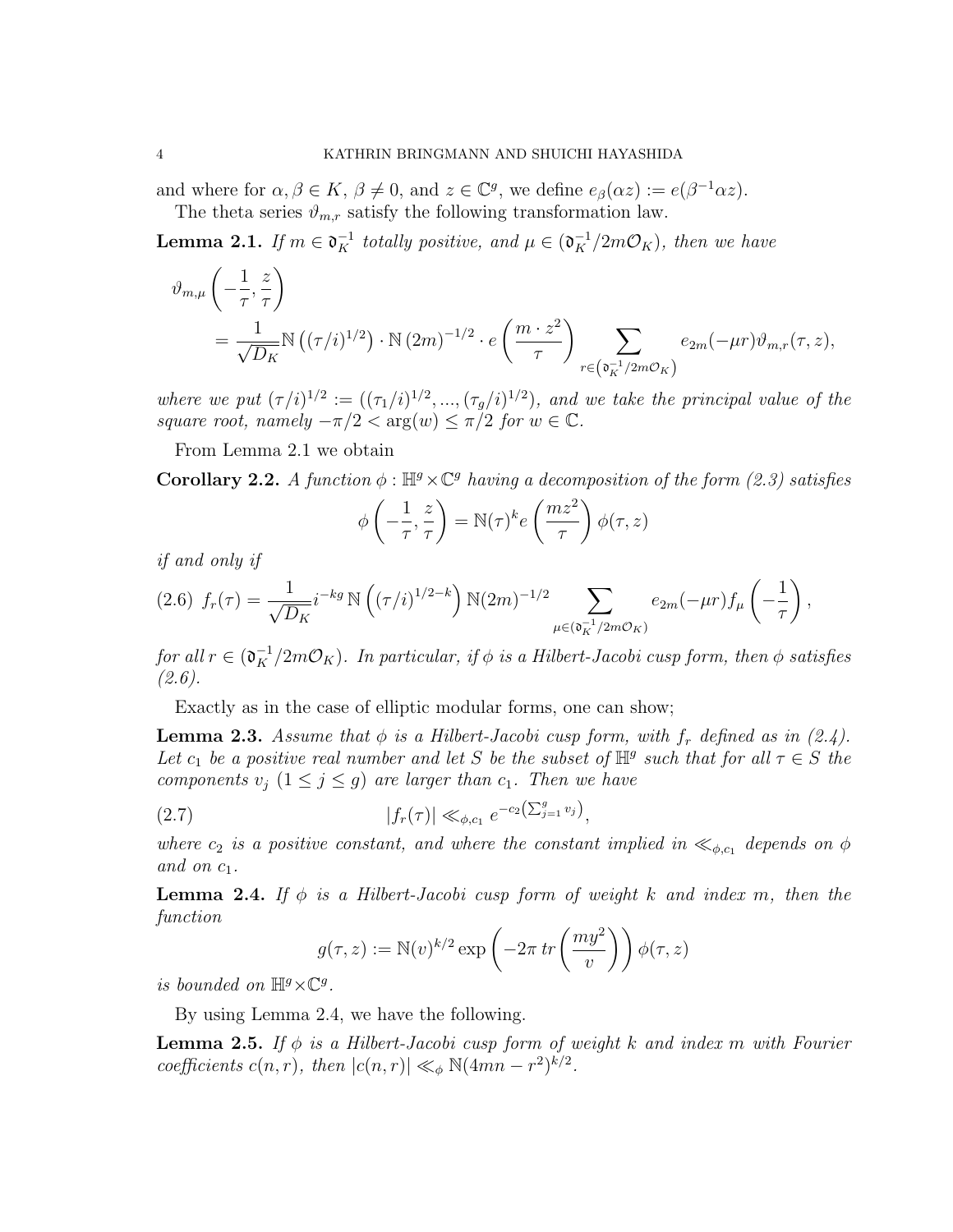### 3. Hecke-type characters and Dirichlet series

For the remaining we assume that k is an integer. For  $m \in \mathfrak{d}_K^{-1}$ , we let  $T_m$  be the subgroup of  $\mathcal{O}_K^{\times}$  defined by

$$
T_m := \{ \epsilon \in \mathcal{O}_K^{\times} \mid \epsilon - 1 \in 2m \mathfrak{d}_K \} .
$$

We have that  $\epsilon \in \mathcal{O}_K^{\times}$  is in  $T_m$  if and only if  $\epsilon r - r \in 2m\mathcal{O}_K$  for every  $r \in \mathfrak{d}_K^{-1}/(2m\mathcal{O}_K)$ .

We let  $u_1, \ldots, u_{g-1}$  be a basis of  $T_m^2$ , where  $T_m^2 := \{\epsilon^2 \mid \epsilon \in T_m\}$ . We take  $\epsilon_1, \ldots, \epsilon_{g-1} \in$  $T_m$  which satisfy  $\epsilon_l^2 = u_l$  for  $l = 1, ..., g-1$ . If m is not a generator of the inverse different, then  $T_m$  does not contain -1, hence the  $\epsilon_l$  are uniquely determined. If m is a generator of the inverse different, then  $T_m$  contains  $-1$ , and we choose  $\epsilon_l > 0$  as a solution of the above equation.

For integers  $N_l$   $(1 \leq l \leq g-1)$ , we choose pure imaginary solutions  $\nu_1, \ldots, \nu_g$  which satisfy the following equations

(3.1) 
$$
\sum_{j=1}^{g} \nu_j = 0,
$$

(3.2) 
$$
\sum_{j=1}^{g} \nu_j \log \left( u_l^{(j)} \right) = 2\pi i \left( N_l + \frac{1}{2} \delta_l \right),
$$

where we put  $\delta_l = 0$  or 1 if  $\mathbb{N}(\epsilon_l)^k = 1$  or  $-1$ , respectively. For any integers  $N_l$  ( $l =$  $1, ..., g - 1$ ) we have a solution to  $(3.1)$  and  $(3.2)$ , because

$$
\det \begin{pmatrix} 1 & \dots & 1 \\ \log(u_1^{(1)}) & \dots & \log(u_1^{(g)}) \\ \vdots & \dots & \vdots \\ \log(u_{g-1}^{(1)}) & \dots & \log(u_{g-1}^{(g)}) \end{pmatrix} = (-1)^{g+1} g \cdot \det((\log(u_i^{(j)}))_{i,j=1,\dots,g-1}) \neq 0,
$$

where the last non-equality can be obtained from the fact that basis elements  $u_l$  are multiplicatively independent.

For  $x \in K$  and  $\nu := (\nu_1, \ldots, \nu_q)$  satisfying (3.1) and (3.2), we set

$$
\chi_{m,\nu}(x) := \prod_{j=1}^g |x^{(j)}|^{\nu_j}.
$$

To define the Dirichlet series needed, we consider functions  $\phi(\tau, z)$  from  $\mathbb{H}^g \times \mathbb{C}^g$  into  $\mathbb{C}$ that have a Fourier expansion of the form

(3.3) 
$$
\phi(\tau,z) = \sum_{\substack{n,r \in \mathfrak{d}_{K}^{-1} \\ 4nm - r^2 > 0}} c(n,r)e(n\tau + rz)
$$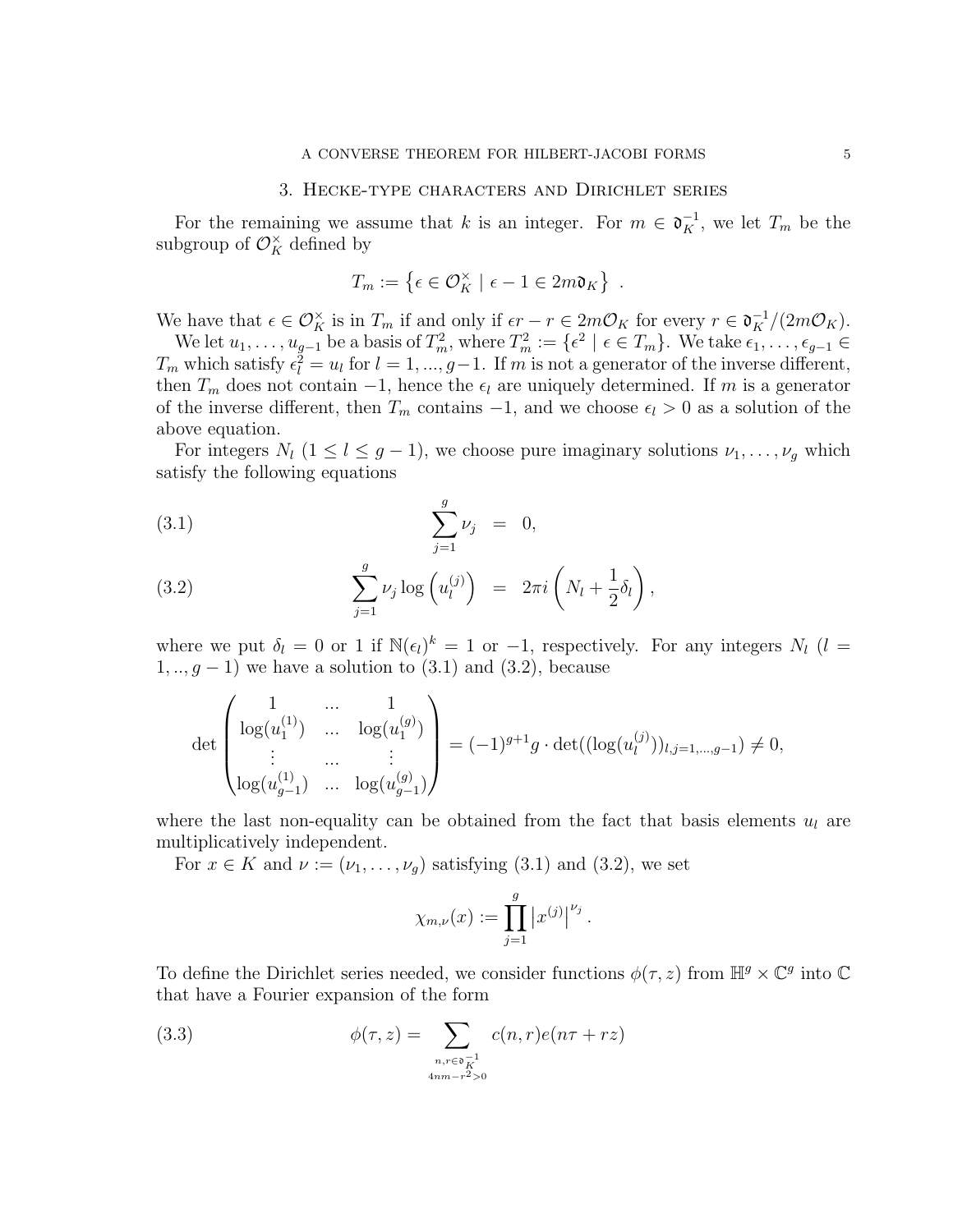that is absolutely and locally uniformly convergent. We regard  $c(n, r) = 0$  unless  $4nm$  $r^2 > 0$  or unless  $n, r \in \mathfrak{d}_K^{-1}$ . Moreover we demand that its Fourier coefficients satisfy

(3.4) 
$$
c(n,r) = c(n + \lambda r + \lambda^2 m, r + 2\lambda m) \quad (\forall \lambda \in \mathcal{O}_K),
$$

(3.5) 
$$
c(\epsilon^2 n, \epsilon r) = \mathbb{N}(\epsilon)^k c(n, r) \quad (\forall \epsilon \in \mathcal{O}_K^{\times}),
$$

$$
(3.6) \t\t c(n,r) \ll_{\phi} \mathbb{N}(4nm - r^2)^M
$$

for an integer M.

**Lemma 3.1.** (1) Condition (3.4) implies that we can decompose  $\phi(\tau, z)$  as in (2.3). (2) Conditions (3.4) and (3.5) imply by the definition of  $T_m$  that

$$
c_r(N) := c\left(\frac{N+r^2}{4m}, r\right) \qquad \left(N \in \mathfrak{d}_K^{-2}\right)
$$

is well defined on  $r \in \mathfrak{d}_{K}^{-1}/(2m\mathcal{O}_{K})$ , where we put  $\mathfrak{d}_{K}^{-2} := \mathfrak{d}_{K}^{-1} \cdot \mathfrak{d}_{K}^{-1}$ .

(3)  $\phi$  is a Hilbert-Jacobi cusp form if and only if  $(3.3)$ ,  $(3.4)$ ,  $(3.5)$ , and  $(3.6)$  hold, and if  $\phi$  satisfies the transformation law

(3.7) 
$$
\phi\left(-\frac{1}{\tau}, \frac{z}{\tau}\right) = \mathbb{N}(\tau)^k e\left(\frac{mz^2}{\tau}\right) \phi(\tau, z).
$$

(4) From Corollary 2.2, we see that a function  $\phi$  satisfying (3.3), (3.4), (3.5), and (3.6) is a Hilbert-Jacobi cusp form if and only if (2.6) is satisfied for all  $r \in$  $(\mathfrak{d}_{K}^{-1}/2m\mathcal{O}_{K}).$ 

*Proof.* These are straightforward. We omitted the proof of this Lemma.  $\Box$ 

Let us now define the Dirichlet series needed for Theorem 1.1.

**Definition 3.2.** For a function  $\phi$  satisfying (3.3), (3.4), (3.5), and (3.6),  $r \in \mathfrak{d}_{K}^{-1}/(2m\mathcal{O}_{K})$ , and  $\nu$  satisfying (3.1) and (3.2), we define

$$
(3.8) \ L(s, \phi, r, \chi_{m,\nu}) := \sum_{\alpha \in \mathfrak{d}_K^{-2}/T_m^2} \chi_{m,\nu}(\alpha) \cdot c_r(\alpha) \cdot \mathbb{N}(\alpha)^{-s},
$$
  

$$
(3.9) \ \mathcal{L}(s, \phi, r, \chi_{m,\nu}) := 2^{gs} \pi^{-gs} \prod_{j=1}^g \Gamma(s - \nu_j) \mathbb{N}(m)^s \prod_{j=1}^g (m^{(j)})^{-\nu_j} L(s, \phi, r, \chi_{m,\nu}).
$$

Due to (3.6) the series  $L(s, \phi, r, \chi_{m,\nu})$  is absolutely convergent for  $\sigma = Re(s) > M + 1$ . We have the following lemma.

 $j=1$ 

**Lemma 3.3.** For  $\sigma > M + 1$ , we have the identity

(3.10) 
$$
\mathcal{L}(s,\phi,r,\chi_{m,\nu}) = \int_{T_m^2 \backslash \mathbb{R}_+^g} f_r(iy) \mathbb{N}(y^{s-\nu}) \frac{dy}{\mathbb{N}(y)},
$$

where  $f_r(\tau)$  is the form defined in (2.4) with Fourier coefficients  $c(n, r)$ .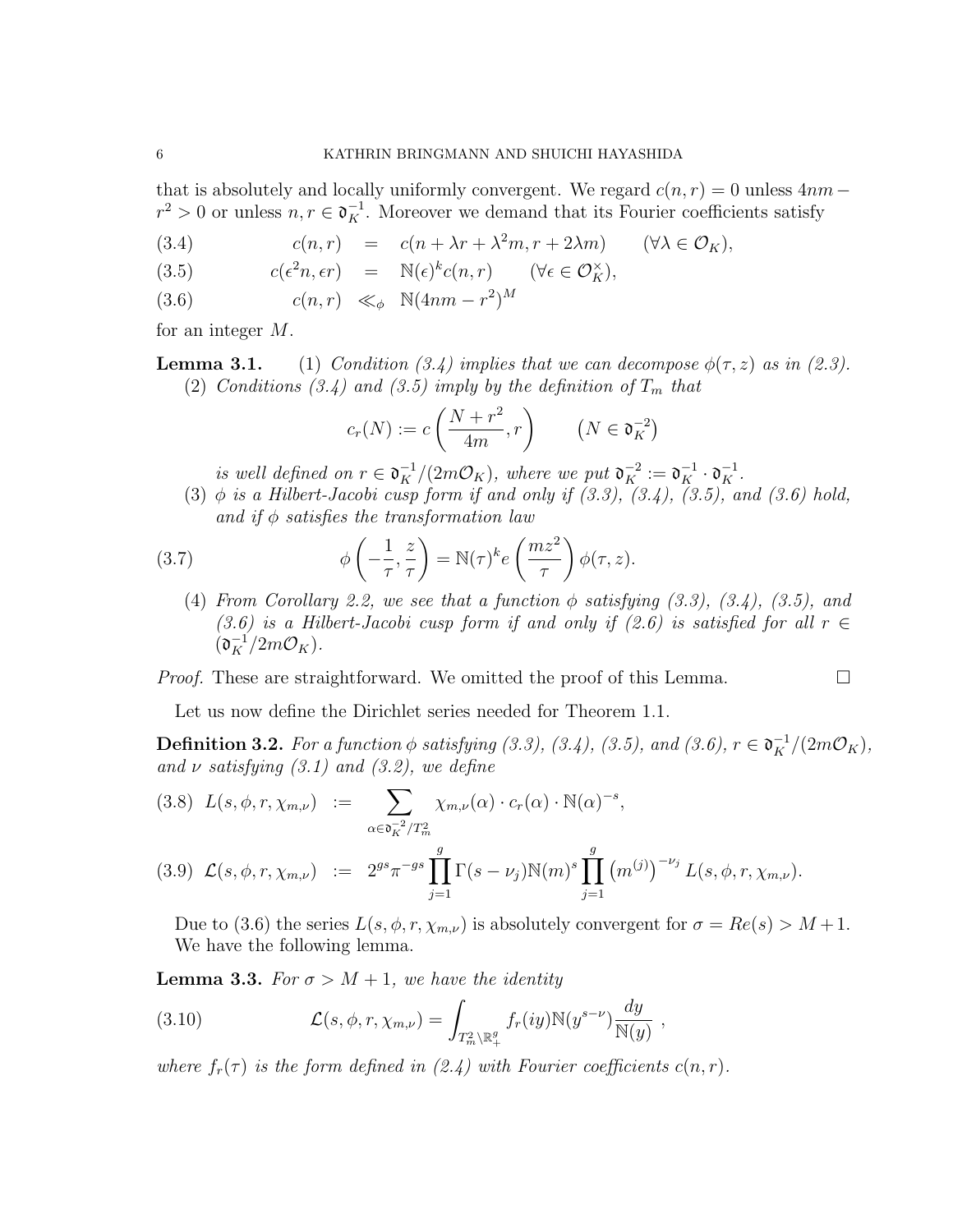*Proof.* This can be directly calculated by using the Fourier expansion of  $f_r(iy)$  and by using the relation  $\mathbb{N}(u_l^{\nu}) = \mathbb{N}(\epsilon_l)^k$  for  $l = 1, ..., g-1$ , where  $u_l$  and  $\epsilon_l$  are defined in the beginning of this section. We leave the details to the reader (see also [3] p.87).  $\Box$ 

## 4. Proof of Theorem 1.1

Theorem 1.1 follows directly from the two lemmas proven in this section.

**Lemma 4.1.** If  $\phi$  is a Hilbert-Jacobi cusp form,  $r \in \mathfrak{d}_K^{-1}/(2m\mathcal{O}_K)$ , and  $\nu$  satisfies (3.1) and (3.2), then the functions  $\mathcal{L}(s, \phi, r, \chi_{m,\nu})$  have analytic continuations to the whole complex plane. They are of rapid decay, and satisfy the functional equations

(4.1) 
$$
\mathcal{L}(s, \phi, r, \chi_{m,\nu}) = \frac{1}{\sqrt{D_K}} i^{-kg} \mathbb{N}(2m)^{-1/2} \sum_{\mu \in (\mathfrak{d}_K^{-1}/2m\mathcal{O}_K)} e_{2m}(-\mu r) \mathcal{L}(k - s - 1/2, \phi, \mu, \chi_{m,-\nu}).
$$

*Proof.* To prove the analytic continuation of  $\mathcal{L}(s, \phi, r, \chi_{m,\nu})$ , we show that the righthand side of  $(3.10)$  is analytic for all s. For this, we separate the integral in a part with  $\mathbb{N}(y) \geq 1$  and a part with  $\mathbb{N}(y) \leq 1$ . Using the transformation law of  $f_r$ , one can see that it is enough to consider the part with  $\mathbb{N}(y) \geq 1$ . To estimate this, we use the variables  $y_0 \in \mathbb{R}_+$  and  $t = (t_1, ..., t_{g-1}) \in \mathbb{R}^{g-1}$ , where

$$
y_j := y_0 \cdot e^{\sum_{l=1}^{g-1} t_l \log \left(u_l^{(j)}\right)}.
$$

Then a fundamental domain of  $T_m^2 \backslash \mathbb{R}^g_+$  is given by the inequalities  $y_0 > 0$  and  $0 \le t_l < 1$  $(l = 1, ..., g - 1)$  and the part with  $\mathbb{N}(y) \geq 1$  is given by  $y_0 \geq 1$ . The analyticity now follows if we use Lemma 2.3, since for  $c > 0$  and  $\sigma \in \mathbb{R}$  arbitrary the integral  $\int^{\infty}$ 1  $e^{-cy}y^{\sigma}dy$  is convergent. The boundness of  $\mathcal{L}(s,\phi,r,\chi_{m,\nu})$  in every vertical strip follows also from this convergence.

Moreover, by using the transformation law of  $f_r$  and Lemma 3.3, equation (4.1) follows since  $1/y$  runs through  $T_m^2 \setminus \mathbb{R}^g_+$  if y does.

**Lemma 4.2.** Assume that  $\phi$  is a function satisfying (3.3), (3.4), (3.5), and (3.6), and that for all  $r \in \mathfrak{d}_{K}^{-1}/(2m\mathcal{O}_{K})$  and for all  $\nu$  satisfying (3.1) and (3.2) the series  $\mathcal{L}(s, \phi, r, \chi_m)$  have analytic continuations, satisfy  $(4.1)$  and are of rapid decay. Then  $\phi$ is a Hilbert-Jacobi cusp form of weight k and of index m.

*Proof.* By analytic continuation it is enough to show (2.2) for  $\tau = iy$ . We parametrize the integrals as before and use the Mellin inversion formula to get for  $\sigma$  sufficiently large

(4.2) 
$$
\int_{[0,1]^{g-1}} f_r(iy_0 \cdot e^{tR}) e^{-\nu tR} dt = \frac{1}{2gR_m \pi i} \int_{\sigma - i\infty}^{\sigma + i\infty} \mathcal{L}(s/g, \phi, r, \chi_{m,\nu}) y_0^{-s} ds,
$$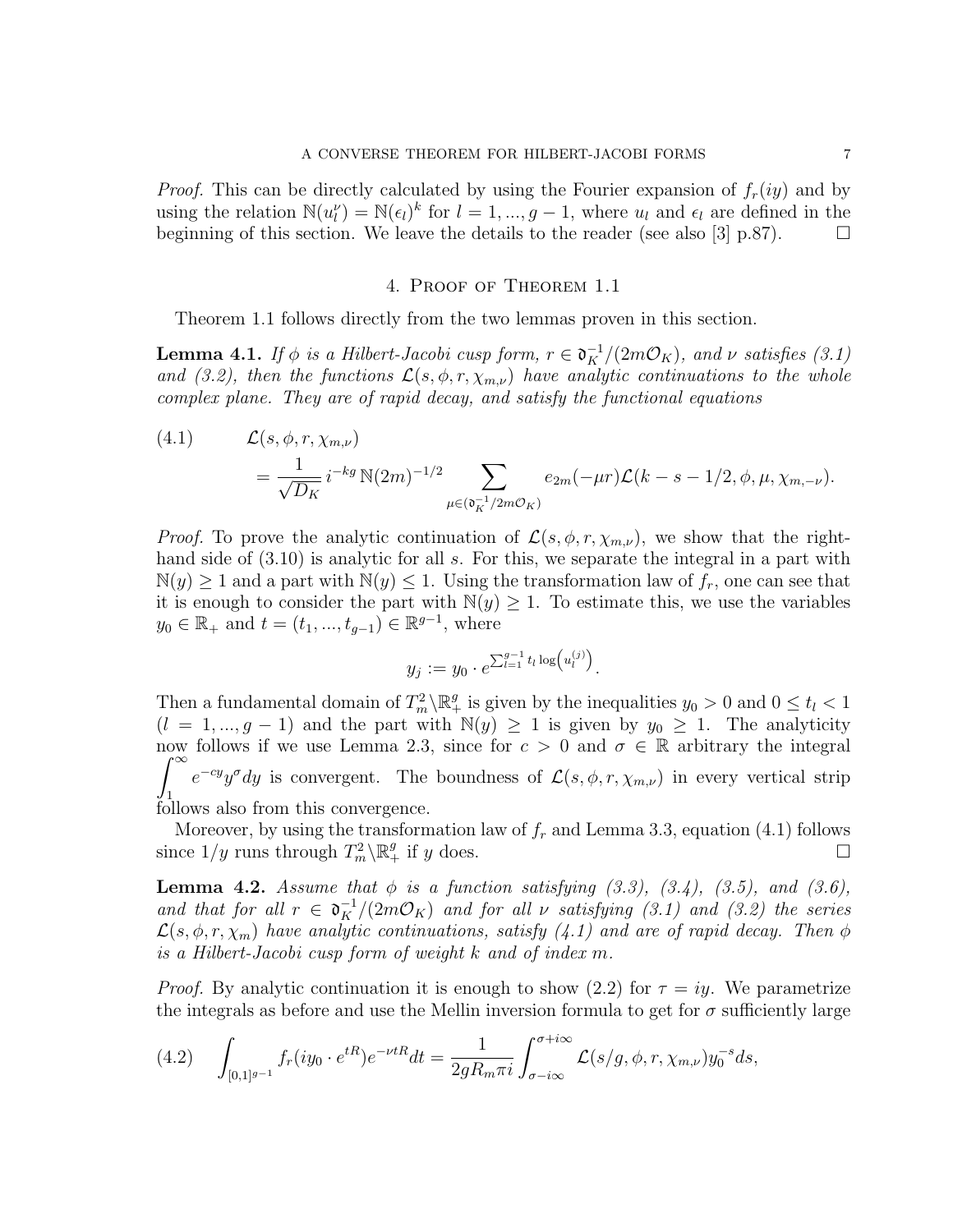where

$$
R_m := \det((\log(u_l^{(j)}))_{l,j=1,\dots,g-1})
$$
  

$$
f_r(iy_0 \cdot e^{tR}) := f_r\left(iy_0e^{\sum_{l=1}^{g-1}t_l\log(u_l^{(1)})}, \dots, iy_0e^{\sum_{l=1}^{g-1}t_l\log(u_l^{(g)})}\right),
$$
  

$$
e^{-\nu tR} := \prod_{j=1}^{g} \prod_{l=1}^{g-1} e^{-\nu_j t_l \log(u_l^{(j)})} = \prod_{l=1}^{g-1} e^{-2\pi i \left(N_l + \frac{1}{2}\delta_l\right)t_l},
$$

where  $N_l$  and  $\delta_l$  appeared in (3.2). Applying (4.1) and making the substitution  $s \to$  $g(k - 1/2 - s)$  gives that the right-hand side of (4.2) equals

$$
\frac{1}{\sqrt{D_K}} i^{-kg} \, \mathbb{N}(2m)^{-1/2} \sum_{\mu \in (\mathfrak{d}_K^{-1}/2m\mathcal{O}_K)} e_{2m}(-\mu r) y_0^{-g(k-1/2)}
$$
\n
$$
\times \quad \frac{1}{2gR_m \pi i} \int_{g(k-1/2)-\sigma - i\infty}^{g(k-1/2)-\sigma + i\infty} \mathcal{L}(s/g, \phi, \mu, \chi_{m,\nu}) y_0^s ds.
$$

If  $\text{Re}(s) > M + 1$ , the series  $L(s, \phi, r, \chi_{m,\nu})$  is absolutely convergent, and the series  $\mathcal{L}(s,\phi,r,\chi_{m,\nu})$  is of rapid decay for  $|\text{Im}(s)| \to \infty$ . Also  $\mathcal{L}(s,\phi,r,\chi_{m,-\nu})$  is bounded in every vertical strip and has a functional equation. By using the Phragmén-Lindelöf principle, we can conclude that  $\mathcal{L}(s, \phi, r, \chi_{m,-\nu})$  is of uniformly rapid decay for  $|\text{Im}(s)| \to$ ∞ in every vertical strip. Hence, we use Cauchy's Theorem and shift the path of integration to the line  $\text{Re}(s) = \sigma$ . Thus the left-hand side of (4.2) equals

$$
\frac{1}{\sqrt{D_K}} i^{-kg} \mathbb{N}(2m)^{-1/2} \sum_{\mu \in (\mathfrak{d}_K^{-1}/2m\mathcal{O}_K)} e_{2m}(-\mu r) y_0^{-g(k-1/2)}
$$
\n
$$
\times \frac{1}{2gR_m \pi i} \int_{\sigma - i\infty}^{\sigma + i\infty} \mathcal{L}(s/g, \phi, \mu, \chi_{m, -\nu}) y_0^s ds.
$$
\nBut the latter integral equals  $2gR_m \pi i \int_{[0,1]^{g-1}} f_{\mu}(iy_0^{-1} \cdot e^{-tR}) e^{-\nu tR} dt$ .

Thus

$$
(4.4) \int_{[0,1]^{g-1}} f_r(iy_0 \cdot e^{tR}) e^{-\nu tR} dt
$$
  
= 
$$
\frac{1}{\sqrt{D_K}} i^{-kg} \mathbb{N}(2m)^{-1/2} \sum_{\mu \in (\mathfrak{d}_K^{-1}/2m\mathcal{O}_K)} e_{2m}(-\mu r) y_0^{-g(k-1/2)} \int_{[0,1]^{g-1}} f_\mu(iy_0^{-1} \cdot e^{-tR}) e^{-\nu tR} dt.
$$

We now let

$$
g_r(t) := f_r(iy_0 \cdot e^{tR}) - \frac{1}{\sqrt{D_K}} i^{-kg} \mathbb{N}(2m)^{-1/2} \sum_{\mu \in (\mathfrak{d}_K^{-1}/2m\mathcal{O}_K)} e_{2m}(-\mu r) y_0^{-g(k-1/2)} f_\mu(iy_0^{-1} \cdot e^{-tR}).
$$